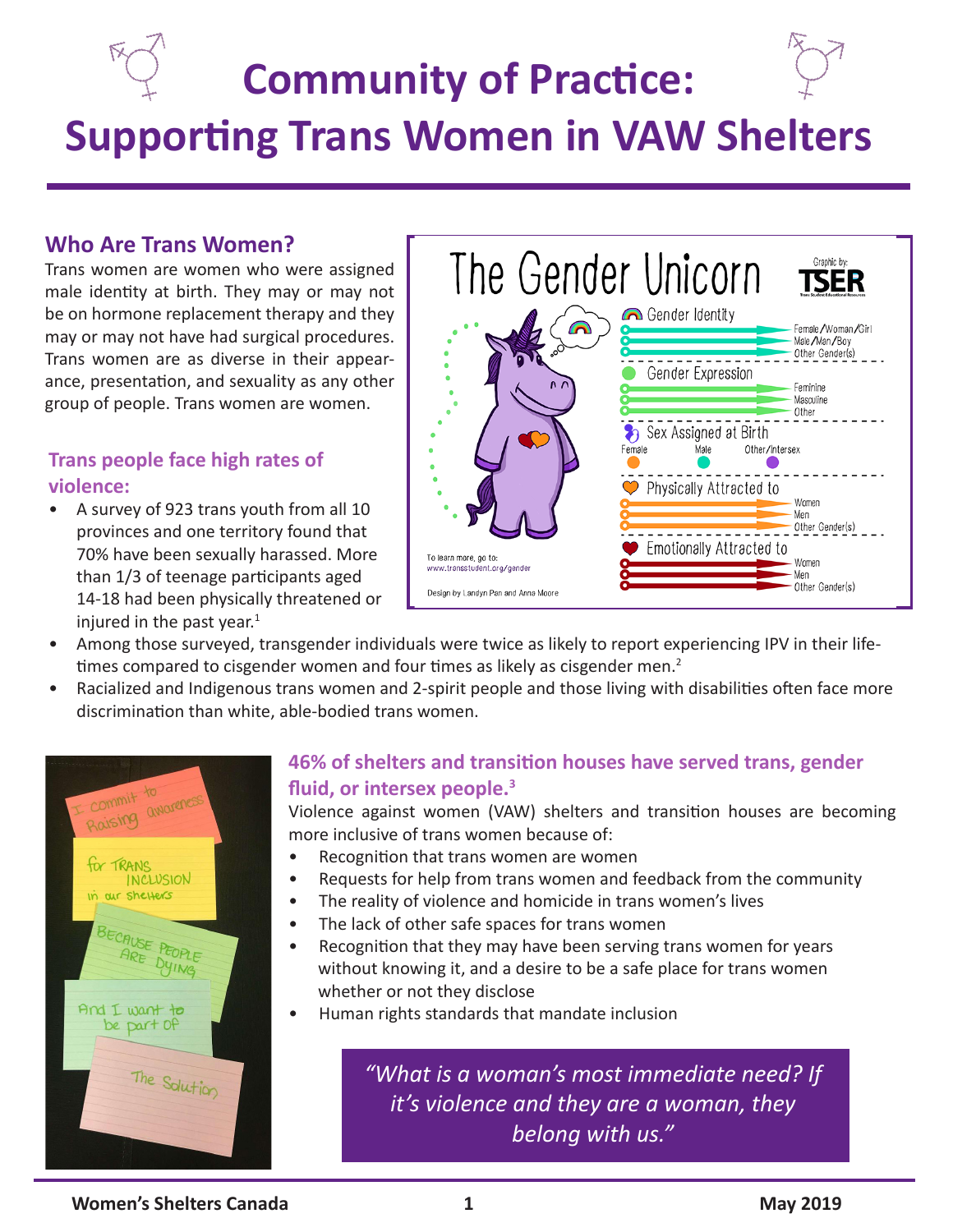# **In 2018, Women's Shelters Canada held a Community of Practice (COP) on Supporting Trans Women in VAW shelters.**

Women's Shelters Canada is a member-guided non-regulatory body with a mandate to share knowledge under the direction of our Advisory Council. We value the autonomy of shelters to set their own policies, while building awareness of the overall trajectories of change across the VAW shelter and transition house sector. We strive to

facilitate the exchange of knowledge between shelters, so that organizations across the country can learn from each other and, through this process, strengthen their work and the sector as a whole.

WSC organized a Community of Practice on Supporting Trans Women in VAW Shelters in response to (1) recent legal changes (see box) that affirmed gender identity and expression as grounds protected from discrimination and (2) shifts within the sector as VAW shelters and transition houses grapple with how to better serve trans women and gender diverse people (see page 1).

Over a two-day period in May 2018, eight participants from VAW shelters across the country came together with two co-facilitators to share their progress, challenges, and lessons learned in the process of making their shelters more inclusive. The discussions during the COP

**Trans Rights are Human Rights: Legal Context** In 2017, the Parliament of Canada debated and passed [Bill C-16](https://www.parl.ca/DocumentViewer/en/42-1/bill/C-16/royal-assent). Bill C-16 amends the Canadian Human Rights Act to include "gender identity or expression" as grounds protected from discrimination, just like it protects grounds such as race, religion, age, and sexual orientation. The bill passed the legislative process in the House of Commons and the Senate, and became law upon receiving Royal Assent on June 19, 2017, coming into force immediately. Provincially, all human rights codes also include gender identity and expression.

were wide-ranging, covering the work they have done so far, the challenges they continue to face, and what is needed to move forward. Participants worked together to identify numerous promising practices and useful resources, some of which are listed below. Detailed descriptions of each participating shelter's experiences and challenges in this area of work are available as [case studies on WSC's website.](https://endvaw.ca/cop-trans-women/) Overall, the COP was an opportunity to foster a community of practitioners who are leading change in this area and generate resources that could support other shelters interested in making similar changes.

#### **Current Approaches to Trans Inclusion in the VAW Shelter Sector**

The VAW sector grew out of a feminist desire to address the impact of domestic violence on women and, ultimately, end violence against women. Although some shelters feel that broadening the focus to include transgender people could undermine shelters' ability to focus on women's spaces and needs, many more shelters are trying to become more inclusive of trans women out of a recognition that trans women are women and that all women affected by violence should have access to their services.

The result is that there is currently a spectrum of approaches to gender inclusion across the VAW shelter sector, ranging from shelters that explicitly include cis women, trans women, and non-binary people; to shelters that are working ad hoc with diverse women in need of safety and are still developing policies to improve trans inclusion; to shelters that focus only on cis women.

*"Historically, intersex and gender queer people went to women's spaces because they were safer spaces to be in."*

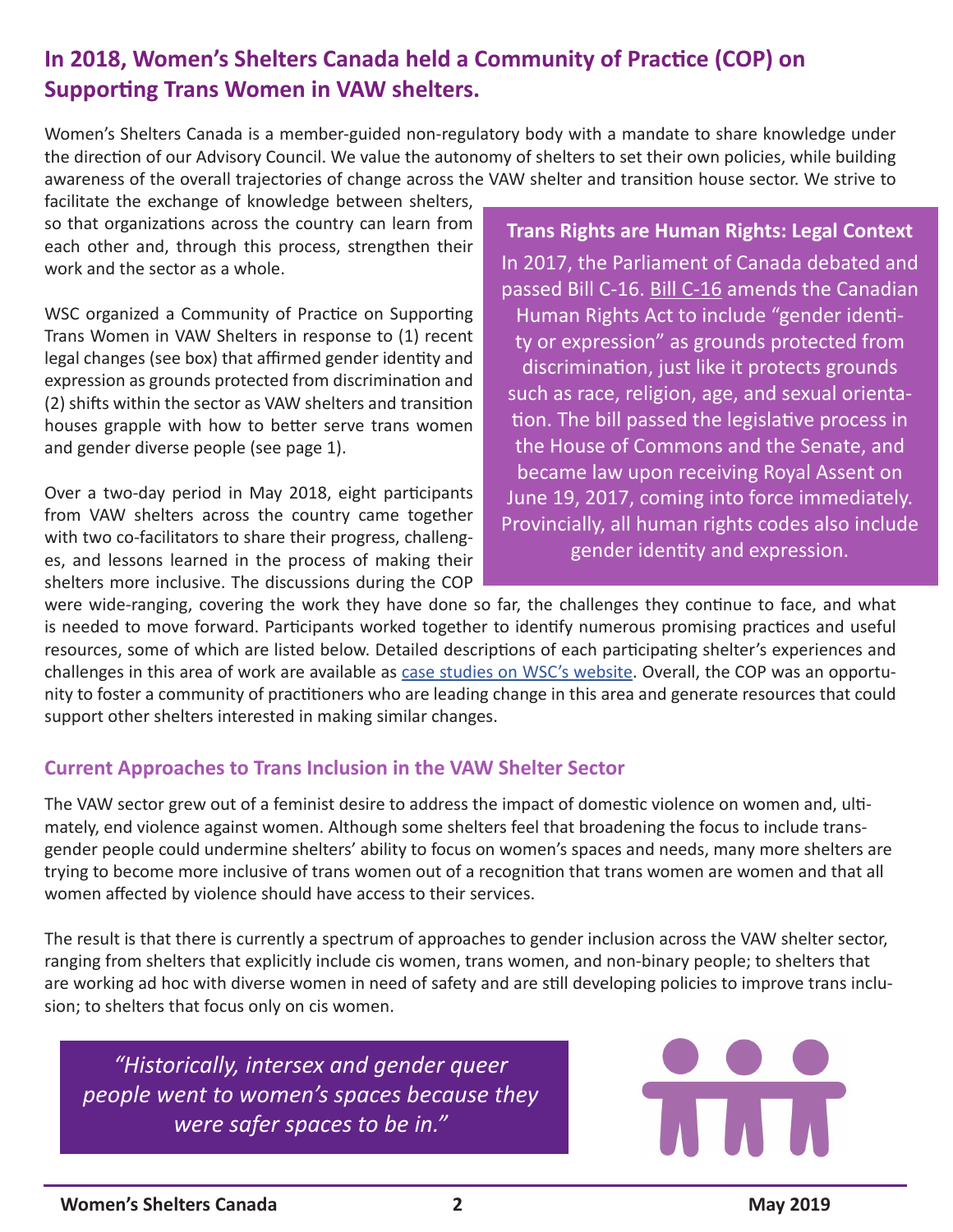# **Results from the Community of Practice**

During the Community of Practice, participants discussed the work that they have done at their shelters and transition houses to better support trans women and gender diverse survivors. Through these discussions, participants generated the following list of promising practices to share with other VAW shelters and transition houses. They also developed a resource list, which follows on page 5. Additionally, through a series of follow-up conversations, WSC and several COP participants created case studies that profile the work being done in a more detailed manner [\(available on our website\)](https://endvaw.ca/cop-trans-women/).

# **Promising Practices for Supporting and Including Trans Women at Shelters and Transition Houses**

#### **Intake**

- Ask all potential residents about medical treatment and medication requirements
- Provide comfort items such as slippers and blankets
- Ask all potential residents their preferred pronouns rather than assuming. This indicates to all residents that it is an open space, and presents an opportunity to have conversations about gender diversity with all residents.
- Ask how you can increase feelings of safety
- Ask about their needs in a holistic way: supply needs, physical needs, and emotional needs

*"People in crisis recognize people in crisis."*

#### **Physical Space**

- When re-designing space, create space for individuals that is comparable to a home setting, rather than a space that feels industrial
- Have a breakout space for private discussion
- Have open and visible LGBTQ symbols, including the trans flag

#### **Residents**

- Create opportunities for education and conversation with all residents
- Use inclusive intake forms to set the tone for all residents
- Reaffirm inclusive principles at regular resident meetings
- Be proactive in terms of setting expectations of inclusion; don't wait to respond to conflict or discomfort

#### **Community**

- Speak about being an inclusive environment with your community
- Reflect diversity in your outreach material

#### **Funders**

- Encourage funders to consider intersectionality and inclusion in the information and reporting they request. Is the information collection process trans-inclusive?
- Suggest reporting methods that meet information requirements without outing anyone

*"One of the biggest shifts for us was experiencing how okay the other women in shelter were with it. We've had a number of women who have gone through [the shelter] very early in their transition and it was so not an issue."*

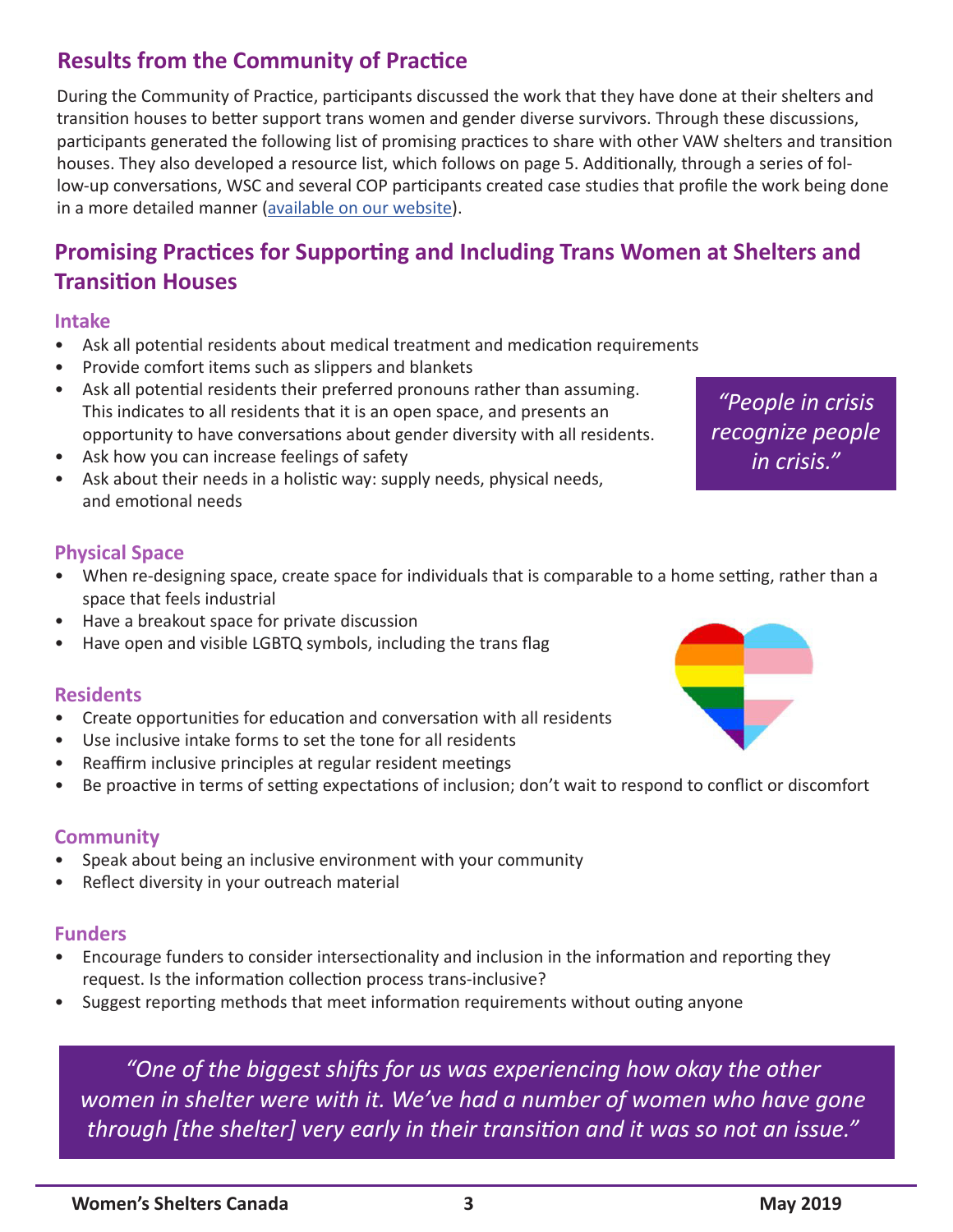#### **Staff and Board**

- Build intentional, non-tokenistic representation: does your staff look like the people you work with?
- Look at hiring practices and where you post your recruitment opportunities
- Update all policies with an eye to inclusion: residents, human resources, intake, etc.
- Ensure staff email signatures include pronouns
- Provide staff with wallet reference cards regarding terminolog

#### **Prevention and Education**

- Build partnerships in the community
- Ensure public education efforts reflect trans community experiences
- Educate Board members and staff leadership drives change
- Create safe spaces to connect and invite people to the table

## **Promising Practices for Responding to Resistance**

COP participants shared that they have sometimes faced resistance in their efforts to become more inclusive. This resistance can come from within the shelter or from within the broader community. Overall, participants agreed that providing education and space to ask questions is a central part of disarming resistance and supporting people to overcome their concerns. More information on participants' approaches to education can be found in the case studies.

Here are some of the responses COP participants use when they encounter resistance:

- We are women-serving organizations and we need to serve all women
- Women are diverse  $-$  we should not be limiting diversity
- We have an ethical responsibility to help and do no harm
- What are people afraid of? Ask what the real issue is and address that
- All people are deserving of respect, support, and safety
- Remember: people are dying

*"Better training helps calm fears and raise confidence."*

# **What's Needed**

COP participants identified the following actions as important steps in improving inclusion at VAW shelters and transition houses:

- More gatherings that focus on gender diversity and trans inclusion
- More networking
- Moderation in social media to hold people accountable
- Call in (rather than out) people who are in your circle (especially if you are privileged or an ally)
- Teaching how people can care and advocate in little ways
- Better training for health care professionals

*"Just knowing that someone sees you is enough to help a lot of our youth stay safe."*



*"Opening space doesn't mean that you have to change your mandate."*



If not us,<br>then who?